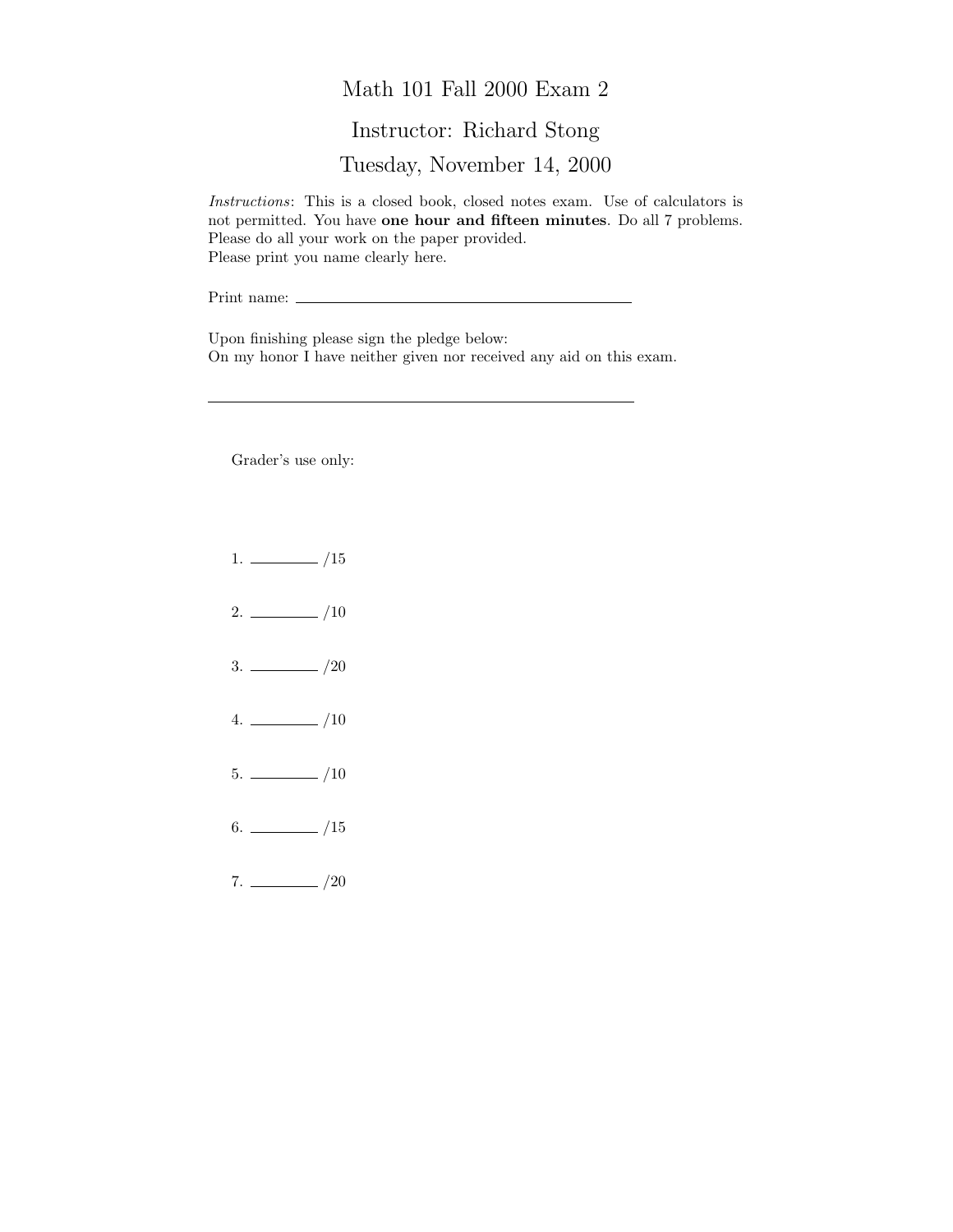1. [15 points] Find the following limits, if they exist.

(a) 
$$
\lim_{x \to 3} \frac{x^2 - x - 6}{x^3 - 27}
$$

This limit is indeterminate of type  $0/0$  so L'Hôpital's Rule gives

$$
\lim_{x \to 3} \frac{x^2 - x - 6}{x^3 - 27} = \lim_{x \to 3} \frac{2x - 1}{3x^2} = \frac{5}{27}.
$$

(b) 
$$
\lim_{x \to 0} \frac{x - \sin x}{x^3}
$$

This limit is indeterminate of type  $0/0$  so L'Hôpital's Rule (applied three times) gives

$$
\lim_{x \to 0} \frac{x - \sin x}{x^3} = \lim_{x \to 0} \frac{1 - \cos x}{3x^2} = \lim_{x \to 0} \frac{\sin x}{6x} = \lim_{x \to 0} \frac{\cos x}{6} = \frac{1}{6}.
$$

(c) 
$$
\lim_{x \to 0} (1-x)^{1/(2x)}
$$

This limit is indeterminate of type  $1^{\infty}$  so rearranging and using L'Hôpital's Rule gives

$$
\lim_{x \to 0} (1 - x)^{1/(2x)} = \lim_{x \to 0} \exp\left(\frac{\ln(1 - x)}{2x}\right) = \exp\left(\lim_{x \to 0} \frac{\ln(1 - x)}{2x}\right)
$$

$$
= \exp\left(\lim_{x \to 0} \frac{\frac{-1}{1 - x}}{2}\right) = \exp\left(\frac{-1}{2}\right) = e^{-1/2}.
$$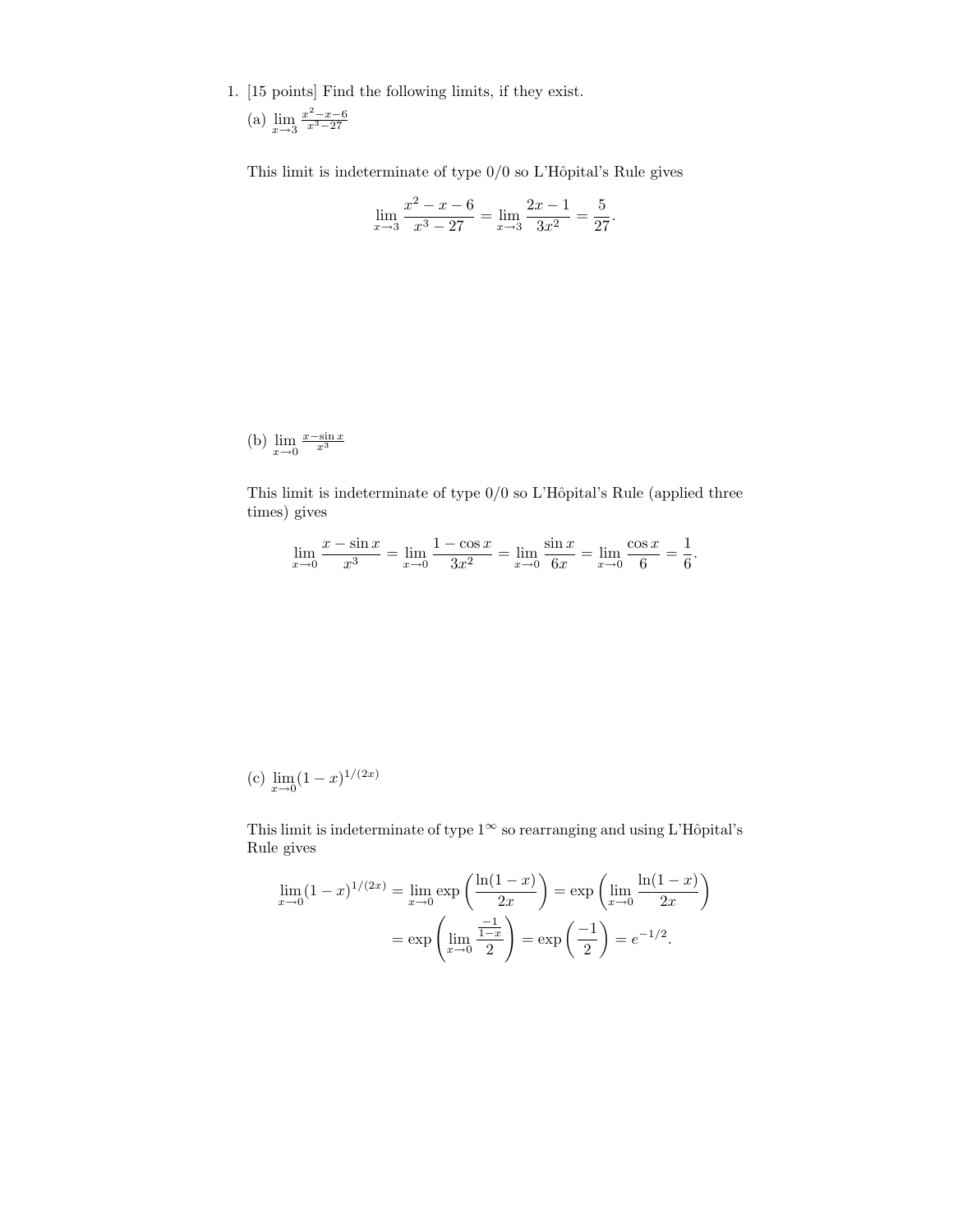2. [10 points] Calculate the first three derivatives of the following function

.

$$
g(x) = 3x - \sqrt{x} + \sin(2x)
$$

$$
g' = 3 - \frac{1}{2}x^{-1/2} + 2\cos(2x).
$$

$$
g''(x) = \frac{1}{4}x^{-3/2} - 4\sin(2x).
$$

$$
g'''(x) = -\frac{3}{8}x^{-5/2} - 8\cos(2x).
$$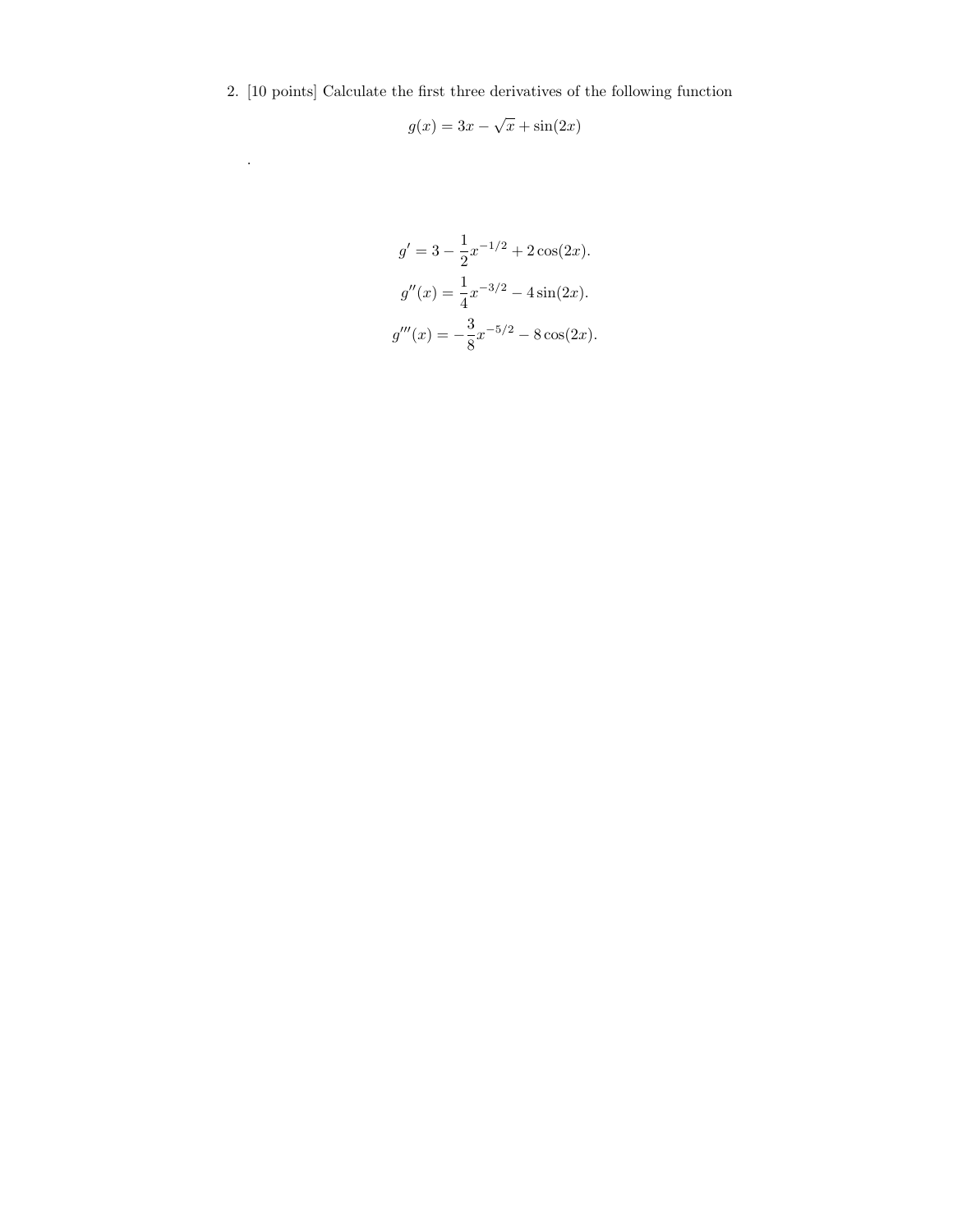3. [20 points] Evaluate the following intergals.

(a) 
$$
\int (e^t - 1)^2 dt
$$

$$
\int (e^t - 1)^2 dt = \int (e^{2t} - 2e^t + 1) dt = \frac{1}{2}e^{2t} - 2e^t + t + C.
$$

(b) 
$$
\int \frac{x^2}{(1-2x^3)^2} dx
$$

Substituting  $u = 1 - 2x^3$  so  $du = -6x^2 dx$  gives

$$
\int \frac{x^2}{(1-2x^3)^2} dx = -\frac{1}{6} \int u^{-2} du = \frac{1}{6u} + C = \frac{1}{6(1-2x^3)} + C.
$$

(c) 
$$
\int_1^{\pi^2} \frac{\sin \sqrt{x}}{\sqrt{x}} dx
$$

Substituting  $u = \sqrt{x}$  so  $du = \frac{dx}{2\sqrt{x}}$ ,  $x = 1$  means  $u = 1$ , and  $x = \pi^2$  means  $u = \pi$  gives

$$
\int_{1}^{\pi^2} \frac{\sin\sqrt{x}}{\sqrt{x}} dx = 2 \int_{1}^{\pi} \sin u \, du = -2 \cos u|_{1}^{\pi}
$$

$$
= -2 \cos \pi + 2 \cos 1 = 2 + 2 \cos 1.
$$

(d)  $\int \frac{(\ln x)^2}{x}$  $rac{f(x)}{x}$ dx

Substituting  $u = \ln x$ , so  $du = \frac{dx}{x}$  gives

$$
\int \frac{(\ln x)^2}{x} dx = \int u^2 du = \frac{1}{3}u^3 + C = \frac{1}{3}(\ln x)^3 + C.
$$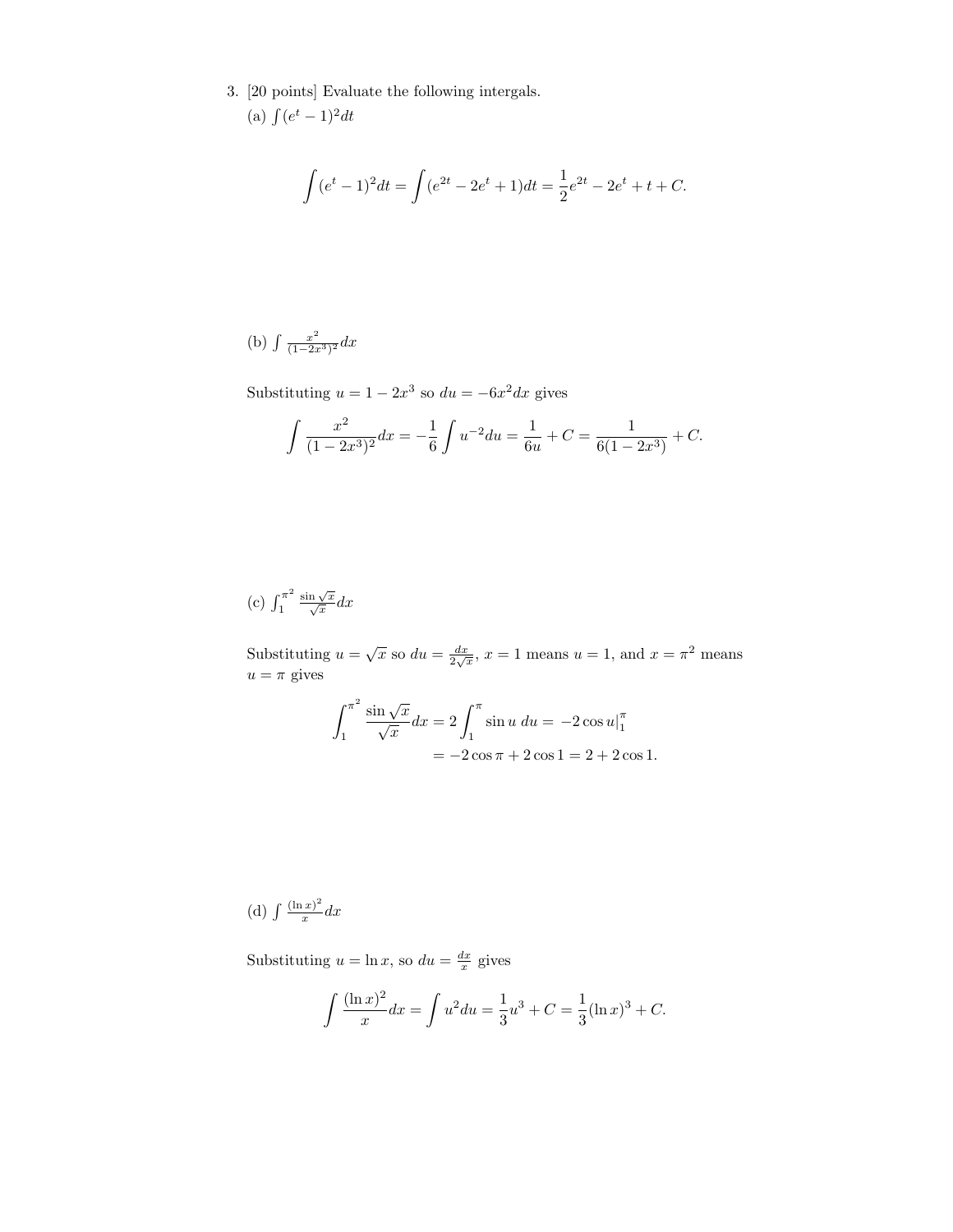4. [10 points] Evaluate the definite integral below directly from the definition, that is, by computing  $\lim_{n\to\infty} \sum_{i=1}^n$  $\sum_{i=1} f(x_i) \Delta x$  for a regular partition of the given interval of integration.

$$
\int_0^2 (2x^2 + 1) dx
$$

For this problem  $a = 0$  and  $b = 2$  so  $\Delta x = (b - a)/n = 2/n$  and  $x_i =$  $a + i\Delta x = 2i/n$ . Thus

$$
\sum_{i=1}^{n} f(x_i) \Delta x = \sum_{i=1}^{n} \left( 2x_i^2 + 1 \right) \Delta x = \sum_{i=1}^{n} \left( 2\left(\frac{2i}{n}\right)^2 + 1 \right) \frac{2}{n}
$$

$$
= \sum_{i=1}^{n} \left( \frac{16i^2}{n^3} + \frac{2}{n} \right) = \frac{16}{n^3} \sum_{i=1}^{n} i^2 + \frac{2}{n} \sum_{i=1}^{n} 1
$$

$$
= \frac{16}{n^3} \left( \frac{n^3}{3} + \frac{n^2}{2} + \frac{n}{6} \right) + 2 = \frac{22}{3} + \frac{8}{n} + \frac{8}{3n^2}.
$$

Therefore

$$
\lim_{n \to \infty} \sum_{i=1}^{n} f(x_i) \Delta x = \lim_{n \to \infty} \frac{22}{3} + \frac{8}{n} + \frac{8}{3n^2} = \frac{22}{3}.
$$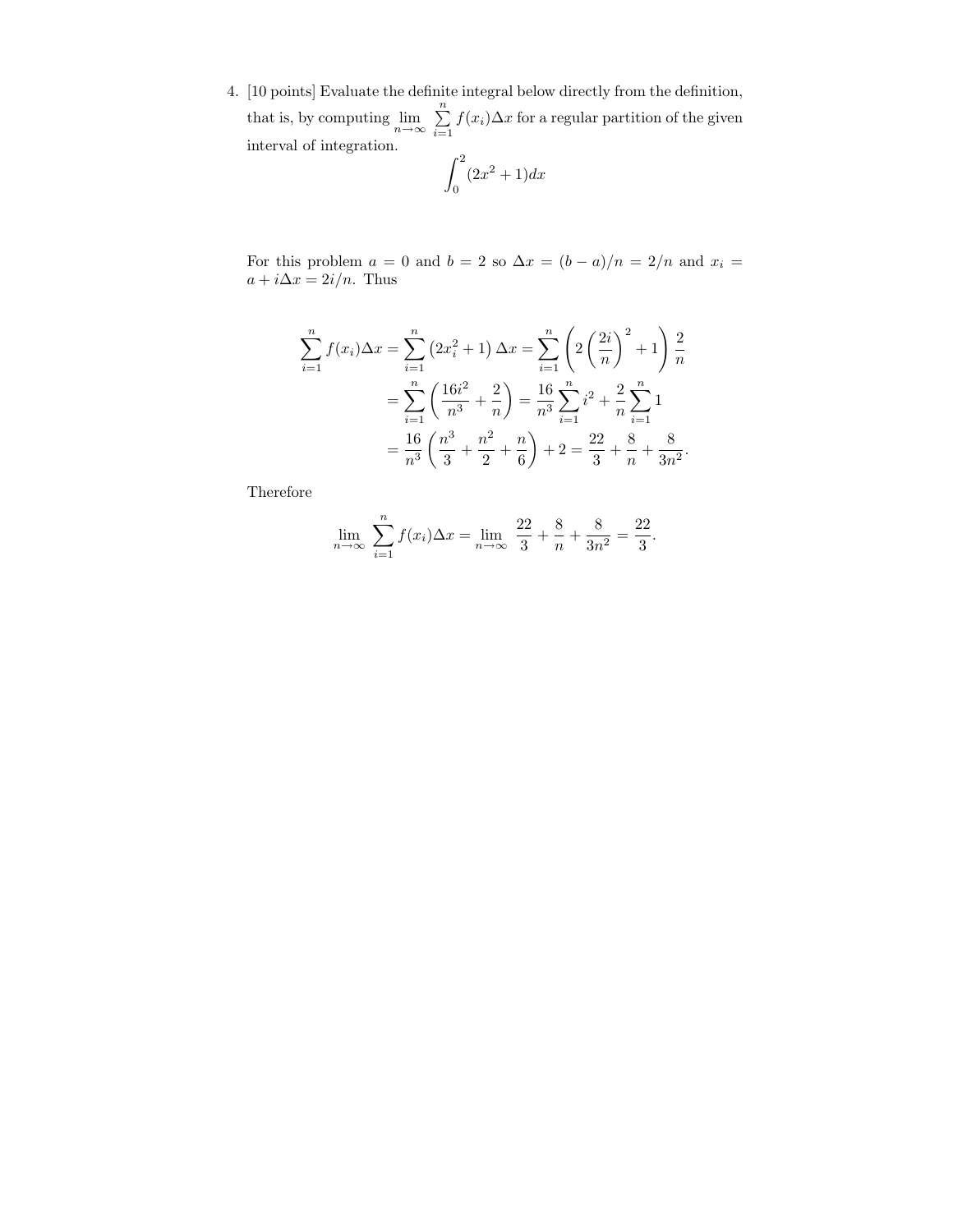5. [10 points] Find the average value of the function  $f(x) = \cos(x/2)$  on the interval  $[0, \pi]$ .

$$
\bar{f} = \frac{1}{\pi - 0} \int_0^{\pi} \cos(x/2) dx = \frac{2}{\pi} \sin(x/2) \Big|_0^{\pi} = \frac{1}{\pi} (2 \sin(\pi/2) - 2 \sin(0)) = \frac{2}{\pi}.
$$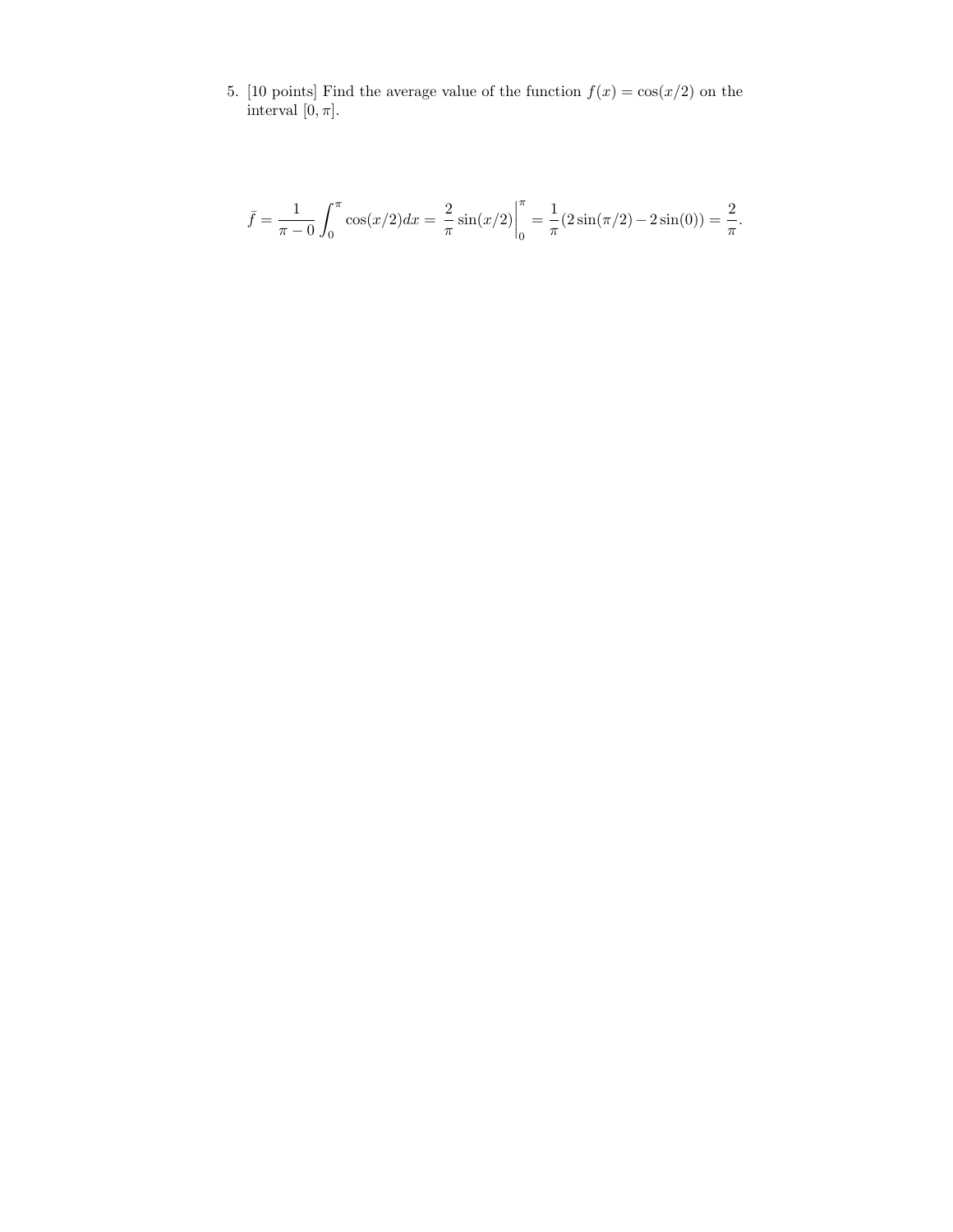6. [15 points] Find the area of the region in the plane bounded by the curves  $y = x + 6$  and  $y = x^2$ .

The two curves meet when  $x+6 = x^2$ , that is  $0 = x^2 - x - 6 = (x-3)(x+2)$ , hence at  $x = -2$  and  $x = 3$ . At  $x = 0$ ,  $x + 6 = 6 > x^2 = 0$  so on  $[-2, 3]$ the higher curve is the line  $y = x + 6$ . Hence the area bounded by the curves is

$$
A = \int_{-2}^{3} ((x+6) - x^2) dx = \left(\frac{1}{2}x^2 + 6x - \frac{1}{3}x^3\right)\Big|_{-2}^{3}
$$
  
=  $\left(\frac{9}{2} + 18 - 9\right) - \left(2 - 12 + \frac{8}{3}\right) = \frac{125}{6}.$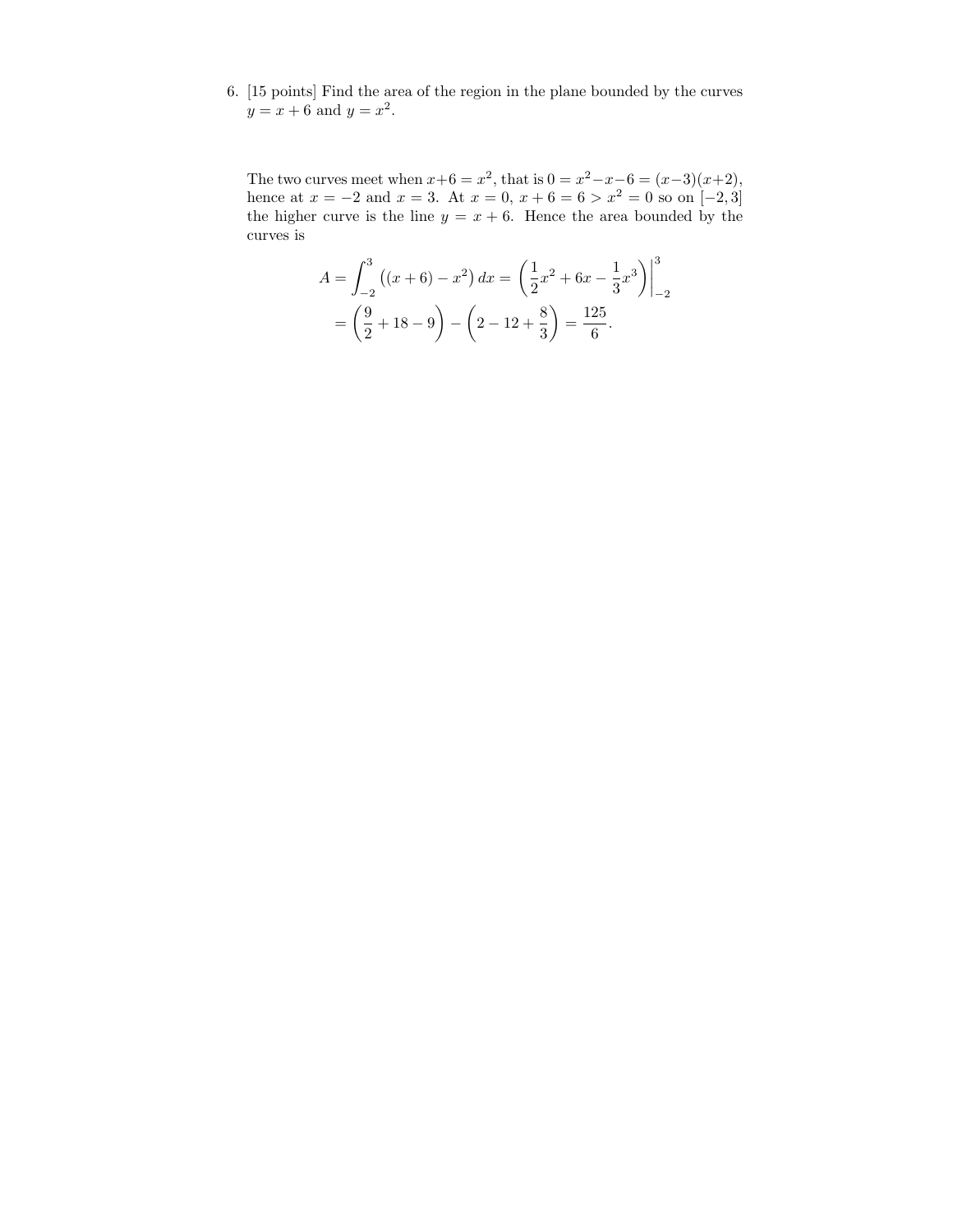7. [20 points] For the function  $f(x) = \frac{e^x}{x-1}$  $\frac{e^x}{x-1}$ , the first two derivatives are  $f'(x) = \frac{(x-2)e^x}{(x-1)^2}$  and  $f''(x) = \frac{(x^2-4x+5)e^x}{(x-1)^3}$ . YOU ARE NOT REQUIRED TO VERIFY THESE FORMULAS. For all other aspects of this problem you are required to justify your answer.

(a) Find all horizontal and vertical asymptotes of the graph  $y = e^x/(x-1)$ . Be sure to give the limits you need to show these are asymptotes.

$$
\lim_{x \to \infty} \frac{e^x}{x - 1} = \lim_{x \to \infty} \frac{e^x}{1} = \infty
$$

$$
\lim_{x \to -\infty} \frac{e^x}{x - 1} = \frac{0}{-\infty} = 0.
$$

So there is a horizontal asymptote at  $y = 0$  that we approach as  $x \to -\infty$ only. The only discontinuity is at  $x = 1$ . Since  $e^x > 0$ ,  $f(x) > 0$  for  $x > 1$ and  $f(x) < 0$  for  $x < 1$ . Hence

$$
\lim_{x \to 1^{+}} \frac{e^{x}}{x - 1} = \infty, \text{ and } \lim_{x \to 1^{-}} \frac{e^{x}}{x - 1} = -\infty.
$$

Therefore we have a vertical asymptote at  $x = 1$ .

(b) Find the open intervals on which the function  $f$  is increasing and those on which it is decreasing.

Since  $e^x > 0$  for all x and  $(x - 1)^2 \ge 0$  for all x, we see f' is negative on  $(-\infty, 1)$  and on  $(1, 2)$  and  $f'(x)$  is positive on  $(2, \infty)$ . Thus f is decreasing on  $(-\infty, 1)$  and on  $(1, 2)$  and f is decreasing on  $(2, \infty)$ .

(c) Find all critical points of  $f(x)$  and determine whether they are local maxima, local minima or neither. Justify your answer.

The only place  $f'(x)$  is undefined is at  $x = 1$ , but  $f(x)$  is not defined there either so it is not a critical point. The only place where  $f'(x) = 0$  is at  $x = 2$ , so that is the only critical point. By the First Derivative Test,  $x = 2$  is a local minimum.

CONTINUED ON NEXT PAGE